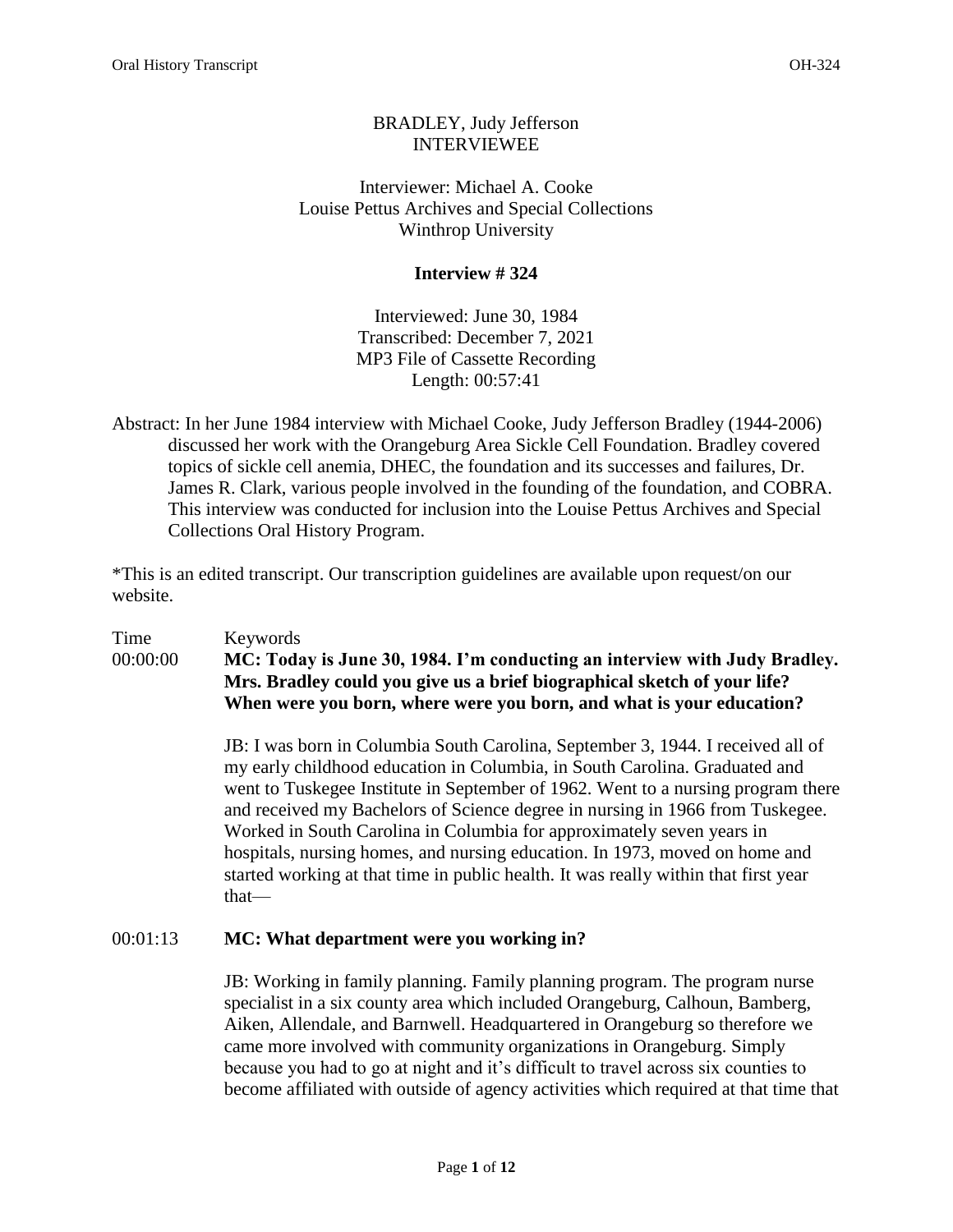the supervisor nursing staff participated whenever they could in the community activities. It was at that time, really within that first year, that I became affiliated with the issues and concerns centered around a large volume of people with sickle cell anemia in this area. In 1976, I went back to University of South Carolina and got my master's degree in nursing and continued to work in this area until 1981. Of course at this time I have completed about three years, still in public health in Columbia area and returning after Columbia back to the Orangeburg area for working with nursing education at the State College.

## 00:02:27 **MC: How long have you been associated with the Orangeburg Area Sickle Cell Anemia Foundation?**

JB: Since 1974.

#### 00:02:37 **MC: Were you in the fold in the beginning or?**

JB: My stimulus came from a young lady by the name of Shirley James who when I came here in 1973 was the first family planning nurse practitioner to be hired in South Carolina in DHEC [Department of Health and Environmental Control]. She also was the only black nurse employed in the six county area. She happened to be working in my program which threw me in direct contact with her as her immediate supervisor. I saw that Shirley was much more than a family planning nurse practitioner, she was a community nurse who was very interested in many of the problems that the community had in relationship to health and social concerns. She was the person that I saw very busy working with screening, identification, case finding, looking at the counseling. She was the main person giving the counseling to the individuals who were having the battery of testing. The mass screening as we called it going on in DHEC in the early '70s. So what happened was with so much screening, so many clients who came through the health department, large numbers of people were found all at once with sickle cell anemia and related disorders. Because Shirley was the only black, because she was the most knowledgeable in the whole health department at that time she was then called upon a lot and appropriately so by her supervisors to provide some counseling and information to the clients and to the community. She also then worked very closely with those people sent from Columbia. Which was at that time I think maybe twice a month, or maybe a little more often because of the need not being met. They had young black social workers at first coming from Columbia who were hired in central office and they came down and assisted Shirley. She assisted them and they got involved with the counseling and follow up needed to ensure people understood. What are the genetics of the disease, some of their options and things like that and try to get them enrolled in some kind of health care system for more supervision and servicers.

# 00:04:50 **MC: Was she responsible for bringing them up to date on the problem of sickle cell? Did she help educate these new social workers who were recently employed by DHEC?**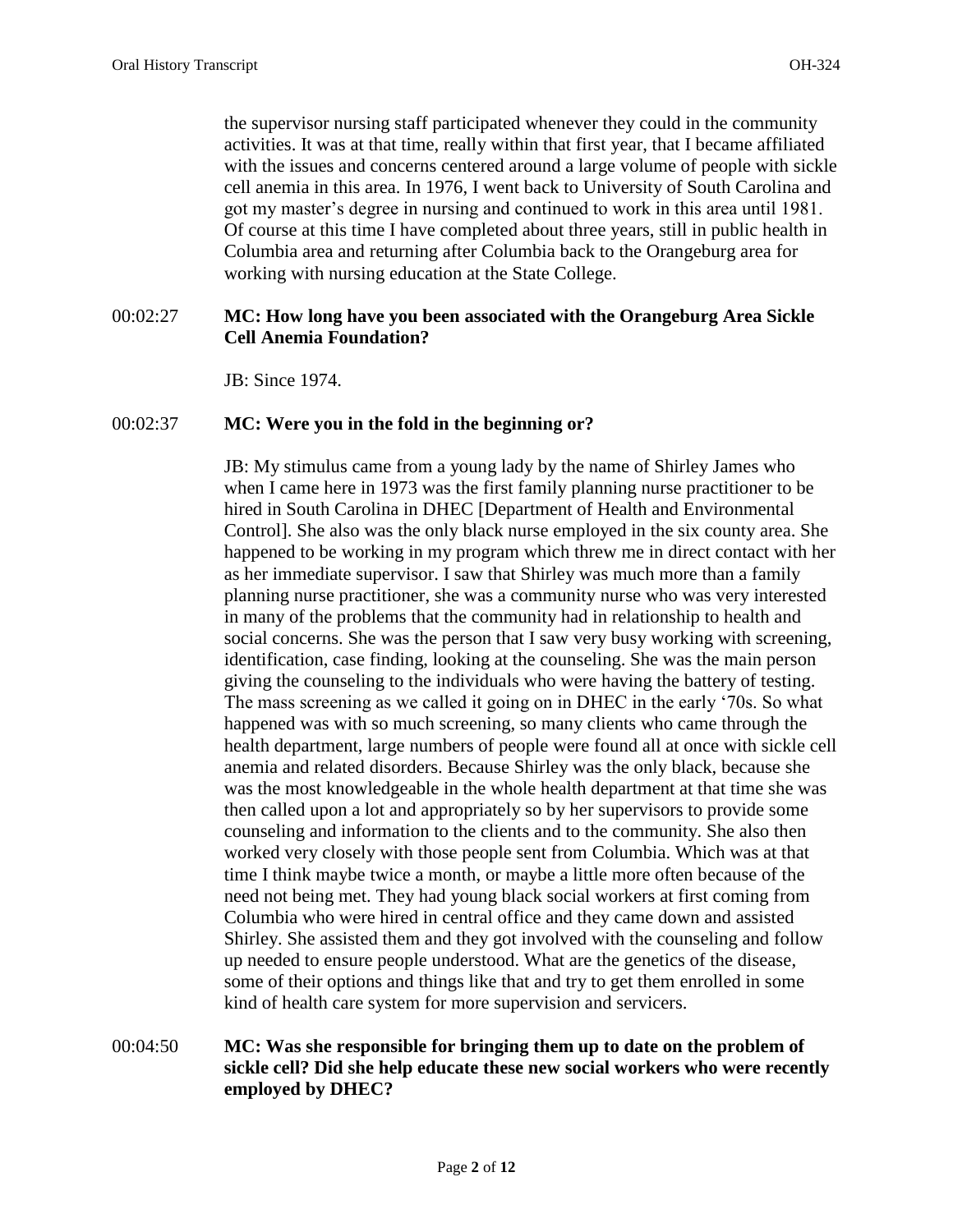JB: She most certainly did. She was a person that they depended on to keep them informed about the momentum, the success, the problems, and the unmet need and the increased need for their participation. She also helped fill the gap. They trusted her, her content was good. Her credibility was established with the client community. She could help them better utilize the limited resource that we had available because they knew that she would help establish priorities for what they needed and that she would help to see to it that at least those minimum resources were available. She was the one who helped get doctors for people for the first time. She was the one who helped to increase the awareness in the Health Department with the physician staff that we had, the nursing staff, the social work staff, the clerical staff, and ultimately nutrition staff. So she really was the focal point for all of the other resources and developments that came in thereafter. I think now with her being the program nurse specialist for child health in the three county area, really she's been building on that for a long time. She's now in a position where she can really help to implement a lot that she has said ten years ago as being needs for these people.

### 00:06:33 **MC: So you would classify her as one of the founders of the Orangeburg area sickle cell foundation?**

JB: That's right. The main founder.

#### 00:06:42 **MC: Who else was very prominent in the initial years in the Foundation?**

JB: I would really have to say that the Health Department staff in Orangeburg County. Mainly those who were working directly and indirectly with them on the program because it started out as a little sickle cell relief fund that was under the supervision of the family planning staff. Some other persons who were actively involved at that time in the Health Department were Ed [?] Credit [spelling?] who is a nursing assistant who worked with all of the programs in the Health Department. Of course, Shirley James. Earlene Washington who had been employed by the Department and was no longer there but was still very interested. She did assist a lot in getting some of the resources developed earlier. Then for fear of missing other names, there were many other nursing assistants. Mainly nursing assistants who were working within the family planning program at that time and some of the clerical staff there. That did assist Shirley. I was one of the persons also there that assisted Shirley. She provided the leadership and direction and the experience for us to get involved and to see how this was really part family planning because it had to do with families who had needs.

00:XX:XX Of course we had Dr. Murray. Called Murray at the time who was our county health officer who gave us permission. He gave us support. He attended our advisory committee meetings. He allowed us to do what we could within the framework of our agency rules and regulations to give time and attention to this area. Of course our nursing director at the time was Virginia Holly, and she was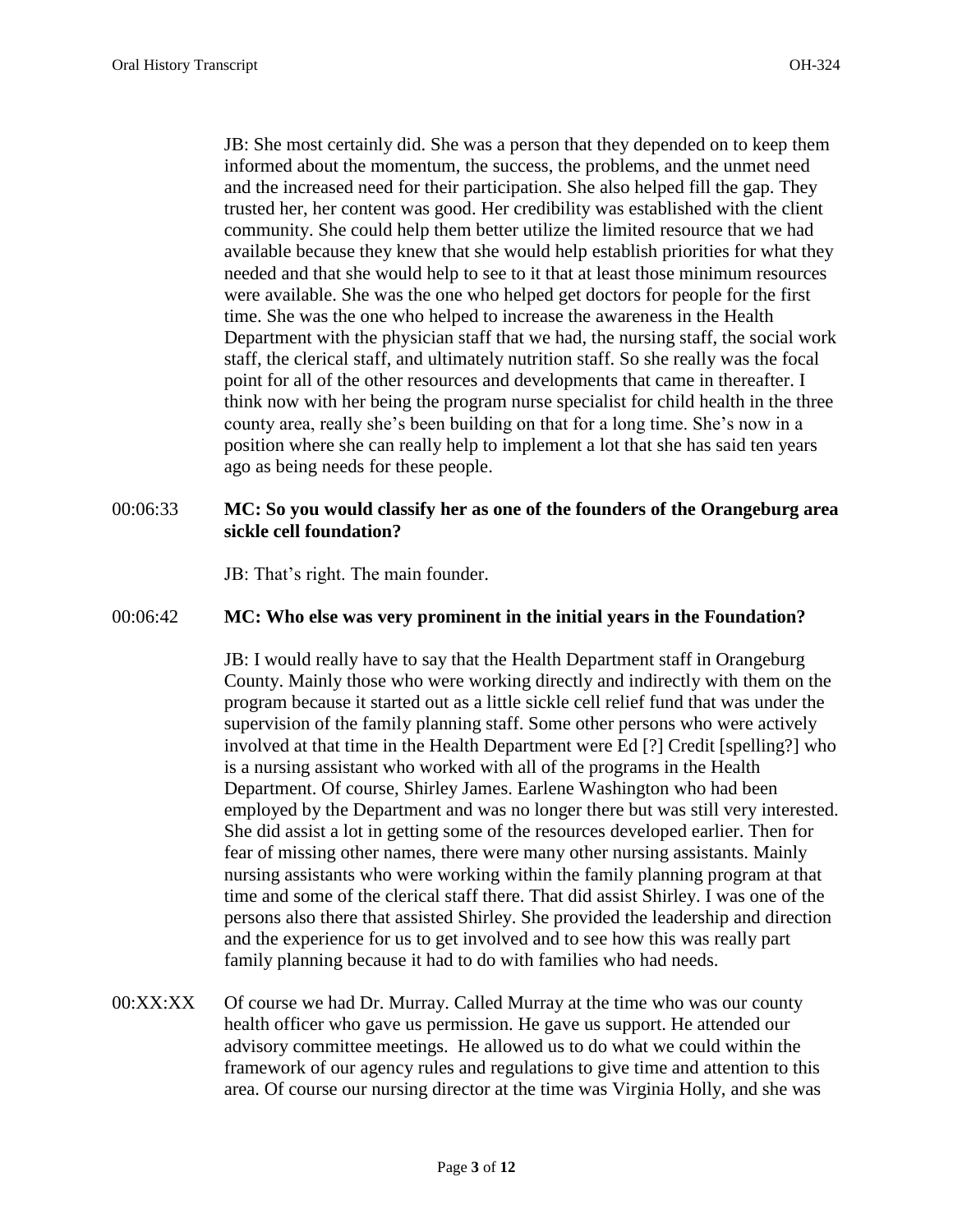my supervisor and Shirley's. She allowed us, although our job description said family planning, to spend time with this problem and to respond as much as we could during work time. To the counseling and support that was needed. So I think it's important that those interviewing are recognized for giving us and recognized that we had unique contributions. That it was appropriate to allow us to respond to what we thought was a very critical problem in this area because the largest caseload was such a small geographic area in the state. I think it had a lot to do with us getting in '76 I believe it was, the first satellite clinic in Orangeburg. Prior to that all children who were identified with problems that were eligible for crippled children's—many of those children had to go all the way to Columbia no matter where they live across the state. There was only one state medical sickle cell. So those who had no other resources, some were geographic of course, but those others wet all the way to Columbia. We had such a large number of need in our area that we identified the need for that staff in Columbia to come to Orangeburg.

- 00:09:48 JB: So in 1976 was when we actually started—it was really closer to 1980 I guess when we actually had a formal clinic here at Ashley Olden. But we had a lot of activity prior to that getting started and getting identified. Having people come and look in our area. Talk to the patients.
- 00:10:10 **MC: You mentioned that a lot of people in the Health Department were very active. Was the Foundations initial members basically coming from the ranks of the medical community or was it other people who had interested basically because they were family members of sickle cell patients?**

JB: We had some patients in our original group and that encouraged us also. Who were brave enough to say it is important to me to be involved and it is also important to me to see that you're interested. That encouraged us and we were able to communicate that to other people in the community. We had really more of those individuals available who were in position and had time to help than what we did. Of course one of those was Mr. Winborne who was still quiet supportive of our activity. He was then, in an administrative position in the Family Health Clinic. He's still there. Jake Paul—

#### 00:11:13 **MC: What is his background?**

JB: Mr. Winborne is a health…I guess his background is more health administration.

#### 00:11:26 **MC: He's not a physician?**

JB: He is not a physician. He is Executive Director of the Orangeburg County Family Health Clinic. His expertise are in the area of health care administration and organization. He is considered the Dean of Family Health Clinics for South Carolina. Probably for a larger body than South Carolina because he has been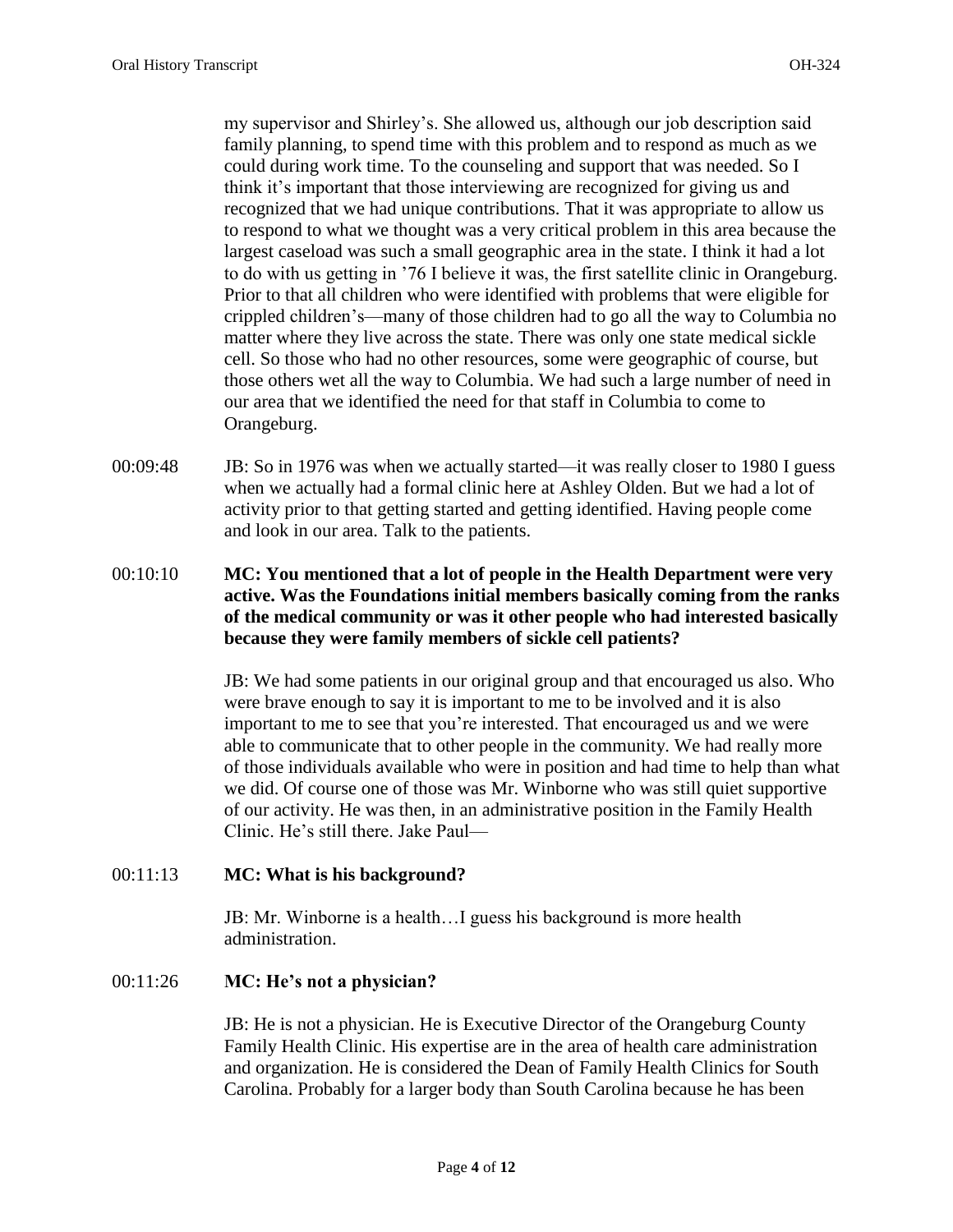more successful in helping to develop local primary care through this type of organization family health clinic, primarily family funded than any other in the state. He really has had a lot to do with health. Clayton Hall is another name. Who—

# 00:12:12 **MC: Would you consider Mr. Windborne a founder of the organization?**

JB: I would certainly consider him as one of the founders of that organization. He gave a lot of additional sophistication, legal, overall organizational types of directions. Because of his expertise. He did not wait to be asked. He anticipated the needs for those kinds of things like getting a charter, getting legal consultation, looking at tax exempt status also. That if we got further than our relief fund, which was nickels and dimes in the beginning, then we had accountability and the protection that was necessary in order for us to direct those funds where we really wanted them. That was directly to our patient population. He gave that kind of support to the organization.

# 00:13:09 **MC: You mentioned earlier that you had a relief fund operating from the Health Department, so you established a relief fund for the Orangeburg Sickle Cell Foundation as well. Is that the case?**

JB: That's right. Really what we called it was the sickle cell anemia relief fund. We saw patients come in within the family/child programs that were saying 'I need this kind of medicine but I owe so much money to the drug store that I can't get this refilled.' So we said 'Well how is that going to work?' When our money started being directly to paying off that bill so they could go back to the drug store. Then there were patients that said well no I didn't go to the doctor last week and they came to us here. We said well why didn't you go? Well I couldn't pay and I can't go back until I pay my bill. We couldn't pay the whole bill off for the doctors and the hospital the patients told us about but we paid something. Said well if we pay \$10, will you let him come in next week or tomorrow and we'll try to help this person meet their financial obligation. We'll try to help them get eligible for Medicaid. We'll help them get eligible if they can. So they saw because many of us were Health Department staff they knew that we would be in a position to help the patient maximize the use of popular assistance and we would try to get them eligible for programs or we'll help pay for some of their services. So that we feel was extremely valuable. Our relief fund went to just putting a Band-Aid, you see, on patients so that they would feel better. Get some medicine, get to the doctor, get in the hospital because we knew we couldn't cure. We couldn't treat. We couldn't wipe out, but we could temporarily provide relief. From pain. From financial stress. From guilt. From whatever it was. Even stuff like buying groceries and maybe helping…something like get a child something for Christmas. We did those kinds of things. We gave little Christmas presents and things and whatever little things.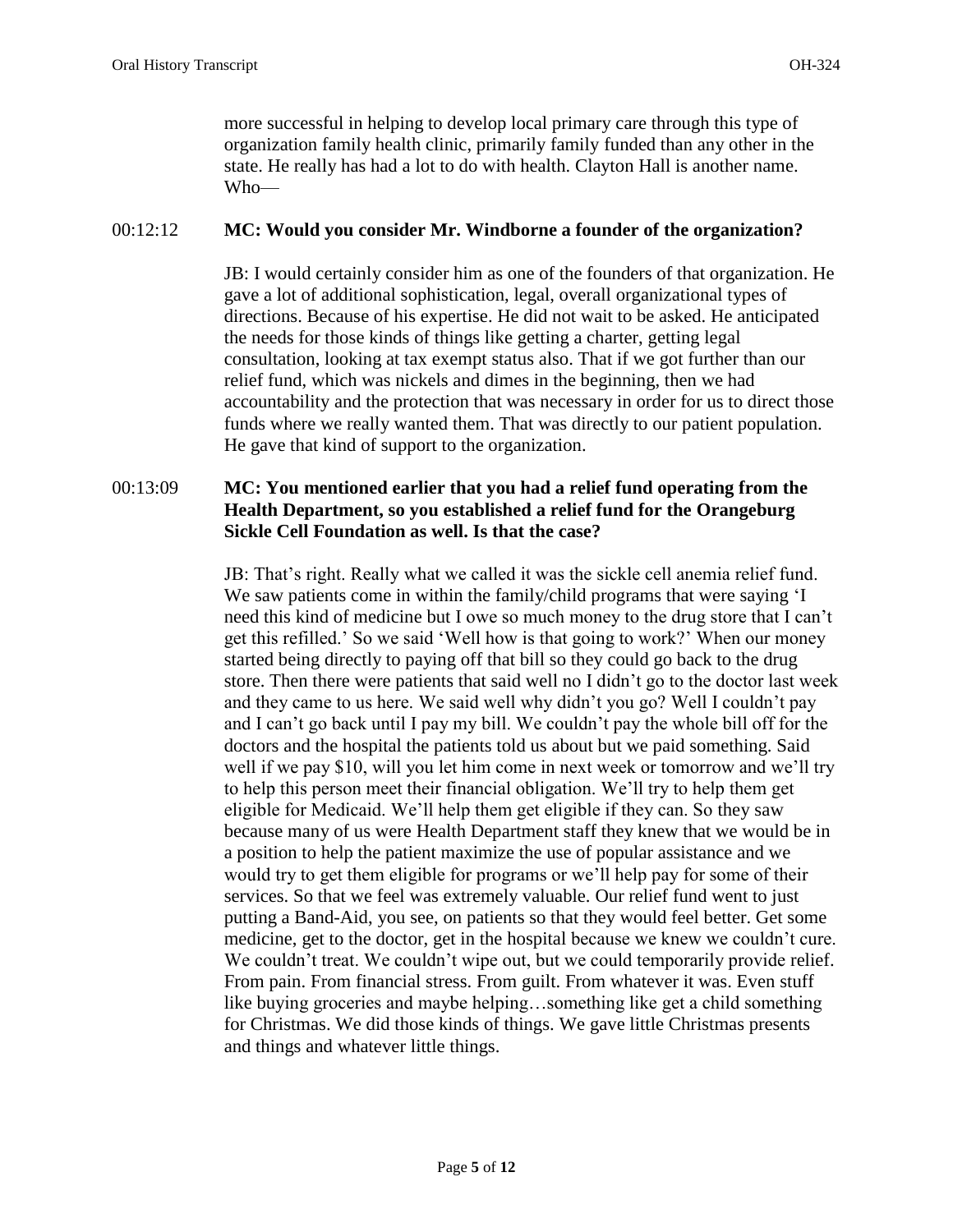JB: Then you began to see well they're asking us for more. Like we paid the plane trip for one of our patients to go to New York for special eye treatment that was not available in South Carolina. Couldn't pay for what we got, but we got a plane ticket. So people started asking us to do more. We then had beginning to fund raise and such. In order to have the money for that or to see if we could get that. So then it was important for us to get a treasurer. It was important for us to get people who knew about money, who knew how to raise money. Those kind of things. Who had the contacts. So then we also had other people in that original group like Patricia Gibson, who is now our treasurer. She wasn't at the time but she was [unclear] then. She is now working with the legal aid group here. So she had expertise back then that has developed more and more into her professional role now. Paul Colmer [spelling?] who is going to law school, but he started out with us. He is now, I think, in law school or maybe he's graduated. He left us a couple years ago and he went off to law school. He was able to give us a lot of that kind of input at the time. Reverend Julius Steed. A black organization should never get started without a minister because it just gives you the spiritual guidance you need in order to go through the hurdles and the struggle and to see that there is someone beyond us who really can help us to do what we have to do. Even if it looks like on the surface there's no way you can survive. So it was important that Julius Steed gave directions to his people from the very beginning. Dr. Canish Mature [spelling?] who was a professor at State College, he's still there. He had time. He had interest. Right now I cannot think of his area. He's in the school of Home Economics and Nutrition. I'm not exactly sure what his—I think that's his background. John Wolfe. Zack Counsel who is still our legal consultant. He helped the organization back then with some of that. Ulysses Java who is an educator was very interested in sickle cell anemia. Spent a lot of time in the beginning as well. The original founders of the organization. I. Cayhill was one of the founders and is still one of the most dependable and dedicated [unclear]. He says that he'll always work with this organization as long as he's in Orangeburg and we believe he will. Then Mrs. Arthur McKinley who was a consumer in the community. An interested citizen. A very dedicated woman who cared. She was not employed at the Health Department. She did not have sickle cell anemia. She's a person in the community that represents a lot of other people who were not able to be actively involved. She represented that part of the community, a working mother who was concerned. So we had, I believe, every organization represented.

JB: Now we had physicians at that time gave us support with conditions. Dr. Crawford who was one of our [unclear]. Dr. Lewis gave us support, he was here practicing in the area. Those were the two main doctors. Of course we had a number of other physicians that were from the white medical community that took care of the patients and responded to the requests without money to see patients. That list is too long to make. The entire medical community, the pharmacy community especially Dr. James who is now a member of our consultants, took our word if we called or sent a note to say please refill this prescription we'll take care of the bill. He trusted us. Dr. Gordon, the dentist, same thing. Very important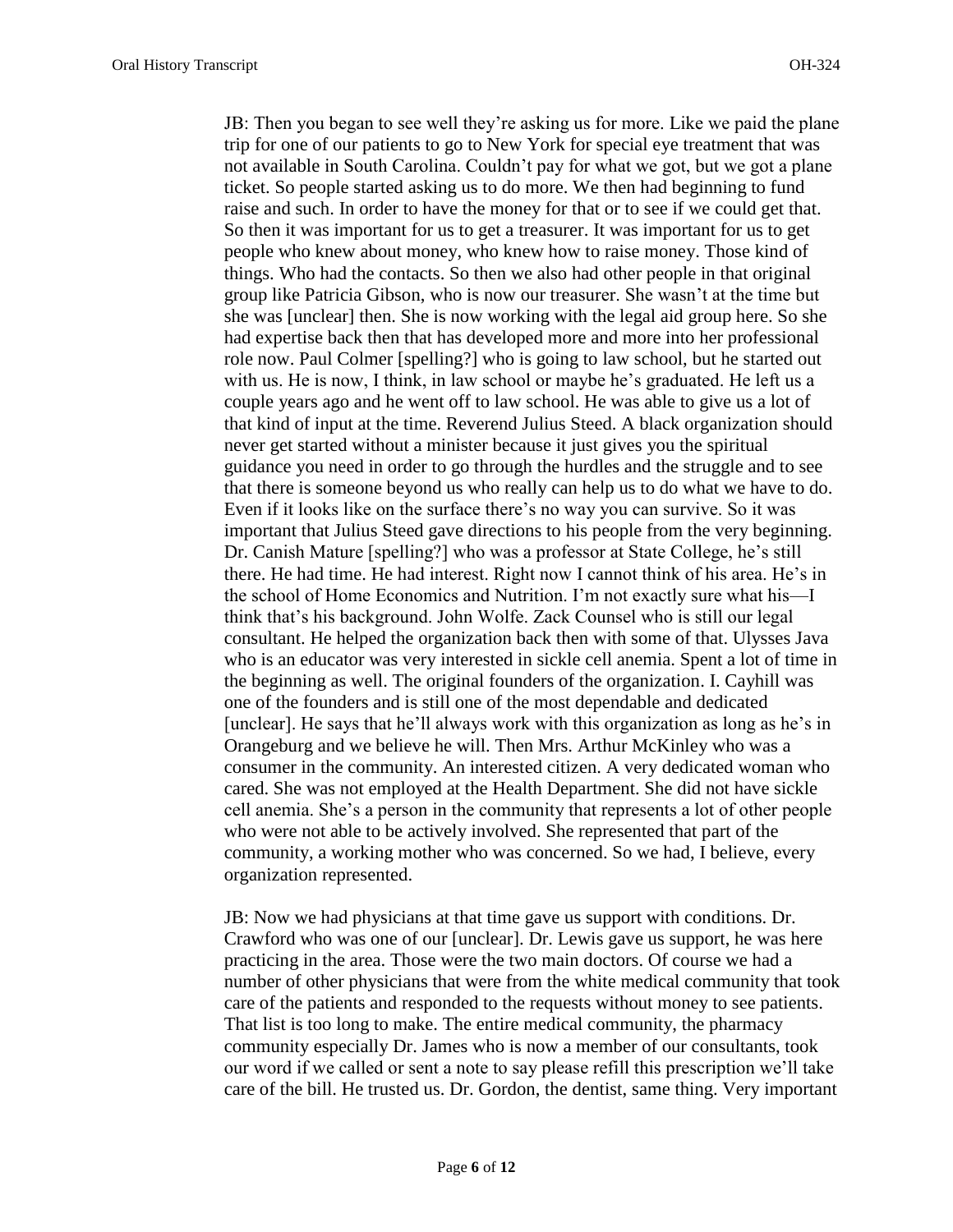the children were able to have dental work done if they get to a dentist not that it happens often. Sometimes it's not good for them to have a [unclear] because of the problems they have but when the time is right and they have care [unclear] that kind of thing it was good they could get good resources. We were able to ask many dentists at the time to take our word, we would pay the bill and try to get them on welfare. Of course if not we would help pay for it. So we feel like we were unique in this community. We're small enough that we could get to people. We could get to enough people with consistency that they trusted us. They knew that we would back up the patients and we didn't have to require the patients stand there and produce their ab slip [?]. They knew the patients and they knew that if they set up and people were not exploiting our organization. We have not been exploited by people who didn't have sickle cell. By people who wanted to just use our name to make money. We filed for protection from that. We have a contract now. If somebody wants to raise money, they co-sponsor, we make sure they are public enough that whatever they say will come to us, comes to us because we have a full arrangement for that and it doesn't exploit the general public. Say 20% will come to us, 80% for them. If they use our name to get 100%. So whatever is upfront, say 50-50 then we get 50 if there's more then we make a note. The majority of proceeds will go here and we have them say that. For the community as well. The majority will go to the cancer society and a part will go—so we work out those kinds of things. We have not had a real problem that we are aware of that's significant enough to even say we've been exploited by patients, community, or other organizations. It's been very supportive of our help [unclear].

#### 00:21:11 **MC: What were some of the early objectives of the foundation in the 1970s?**

JB: Like I said the main objective then, the main objective now is to provide relief and support. But as we got a little larger in numbers, had a little more time and gained more support, we did feel it necessary to try to have our objectives to match very much with other organizations even much larger. With the major health care organizations that we had to [uh?] which was DHEC and the Health Department. Because most of the screenings were done with DHEC. Most of the patients we identified were associated with the crippled children's program or other programs. Our main objectives were to provide counseling, social, and referral services. We could do a little bit of those things but we had to refer most of the time. It was a small group. We could not—it wasn't safe to even say it was set up to be the counselors because you have to really be trained for that and really follow through and assist with that. But we were able to provide some of that through our referral network. To solicit and provide the education services. Not only did we have expertise to provide it because we have educators still who are very well trained like Francine Wish. She's a biology teacher. She's one of the best prepared educators in sickle cell anemia. She teaches it. She has now had inter-curricular. She has influenced the curriculum in the public schools. Because of her knowledge and understanding and advocacy for making people aware.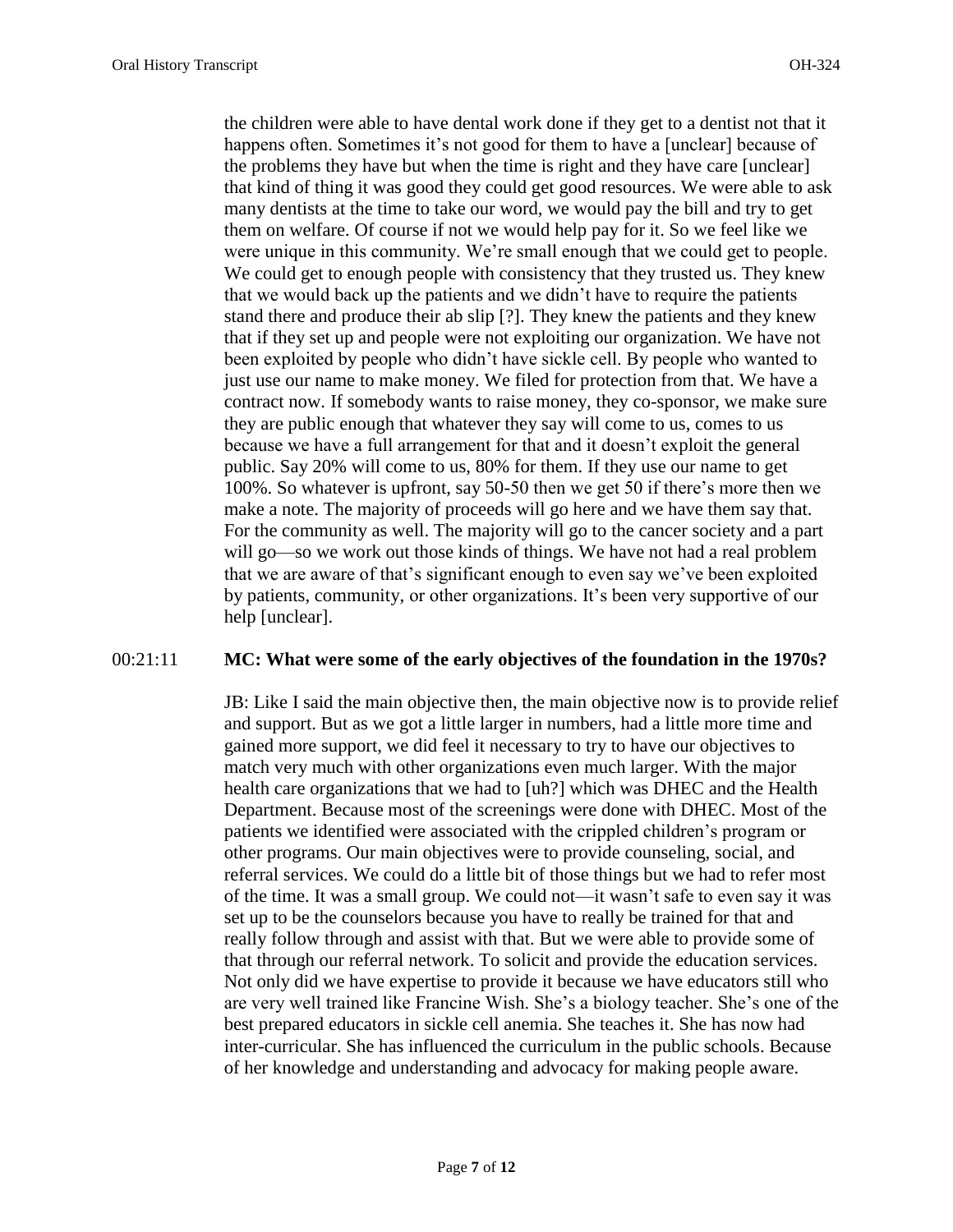### 00:22:45 **MC: Where is she teaching?**

JB: She's teaching at the Orangeburg-Wilkinson High School presently. Here in Orangeburg. So we solicit for it by trying to get educators. We also were able to provide—we had a lot of strong feelings about getting education before all schooling. Even if we didn't have but a little bit of time to do it. If we had a lot of schools we made it known we must tell people before we do the tests because they have a right to choose not to have it. They need to know what they're being tested for and need to know what to expect when they get the results. So that's always been something that we have pushed for. Setting up workshops so that we can tell the rest of the [logical ones??] so we had those not every year but as often as we possibly could.

# 00:23:28 **MC: When did the workshops first begin? When did you first conceive of the idea of a workshop?**

JB: I'm not exactly sure but I believe that…there were not a lot of formal workshops in the early '70s. That I'm aware of. Shirley may be able to speak more of that. But I know that as we got closer to the '80s…the beginning of the '80s when we were getting ready to start the clinic we started having formal workshops. We've had a lot of those since then. I know we had a workshop in '81—well '79, I know. '79. '80. We had a workshop. '82 had a big workshop at State College. Well attended by people from all over not just Orangeburg area. There've been several at State College. There have been workshops at OC Tech. We've had workshops through the Health Department. We threw our annual banquets. We had…seminars and workshops like that where we've had a lot of people to come and we give them that kind of information.

### 00:24:36 **MC: When did you first have your banquets?**

JB: Our first banquet…I believe started in 1980.

### 00:24:55 **MC: 1980?**

JB: Because this was our fourth annual banquet we've had this year.

### 00:24:58 **MC: So that's a relatively new development.**

JB: Relatively new. Two-fold purpose. It gives us a chance once a year to recognize people who are contributing. To give special recognition to people who have done extra things, either with money or service. Also to invite the general public in to that kind of atmosphere to hear about the work and our foundation. To meet our members and to solicit their support. Then we always through in or have an educational session. Which may be a film, most of the time it's a speaker who is very knowledgeable like Dr. Davis this past time.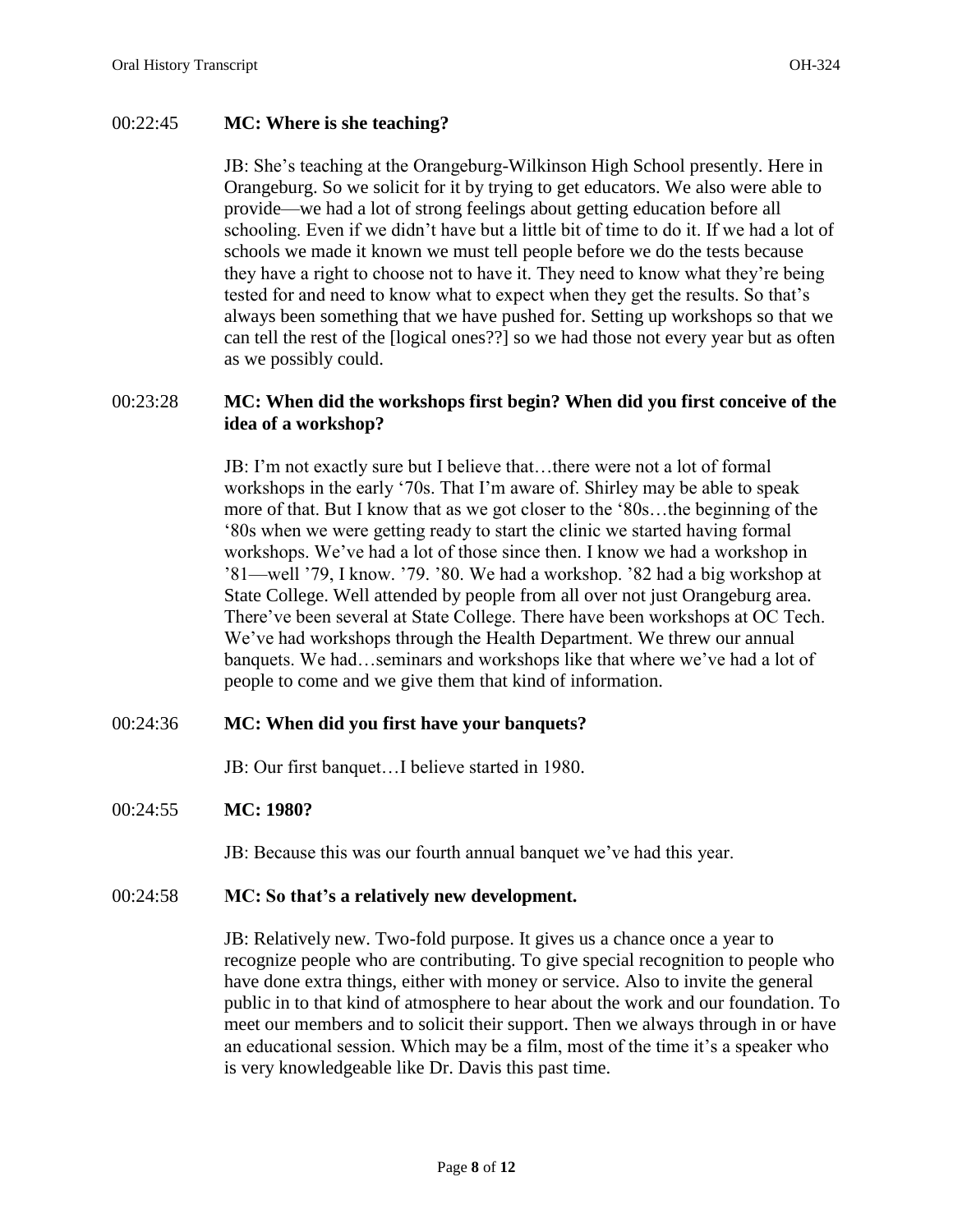# 00:25:40 **MC: What's his first name by the way?**

JB: Carlton P Davis. Who is extremely important and will always be near and dear to our hearts in this community.

# 00:25:52 **MC: Is he from this community?**

JB: No he is not. Dr. Davis is a pediatric hematologist who worked for our department for six years in South Carolina whose main pediatric resource for the children. Dr. Millner was mainly for the adults but Dr. Carlton P Davis…is a pediatric hematologist and he worked closely with Dr. Clark prior to his death in providing services at the state clinic.

### 00:26:21 **MC: That's James Clark?**

JB: James R. Clark. Dr. Davis then was the primary provider available for the children of South Carolina and families up until June of this year. At which time he resigned. He's now only with Vesper [?]. So we honored him this year knowing this was his last year in our March banquet. Gave him special recognition and also he gave our educational program and updated our audience on the current concepts, mission, problems, concerns, and future direction for sickle cell anemia in South Carolina.

# 00:26:58 **MC: What were some of the teething problems of the Foundation in the beginning? What were some of the stumbling blocks you had to surmount in the initial stages of your operation?**

JB: I believe it's what happened shortly after we got started is we became so overwhelmed with the number of people who had been misdiagnosed for so long. Children who had had so much pain and suffering without getting the right response. We feel through no malice or lack of caring but lack of knowledge among the patient community as well as the medical community. In terms of the very specifics of diagnosis, early detection of sickle cell anemia. No real early screening, routinely going on. So not easy access to providers for many of the children that never got anywhere to find out what the problem was but just the quick [unclear] of the emergency room. With pain and fever and those kinds of things that often run with the crisis, but just misdiagnosed as maybe appendicitis or other kinds of acute illnesses and treated not with the right kinds of things. Because the condition often was. So we became overwhelmed with realizing that there was not a system available here to take care of all these children and individuals that all of a sudden had proof that they had sickle cell anemia. Many people went through denial and then didn't come back for the counseling. They did not come back for us to try to get them involved in the health care system that they needed. So we just really felt very overwhelmed and felt there was so much information and so much opportunity that we really had to formally request help.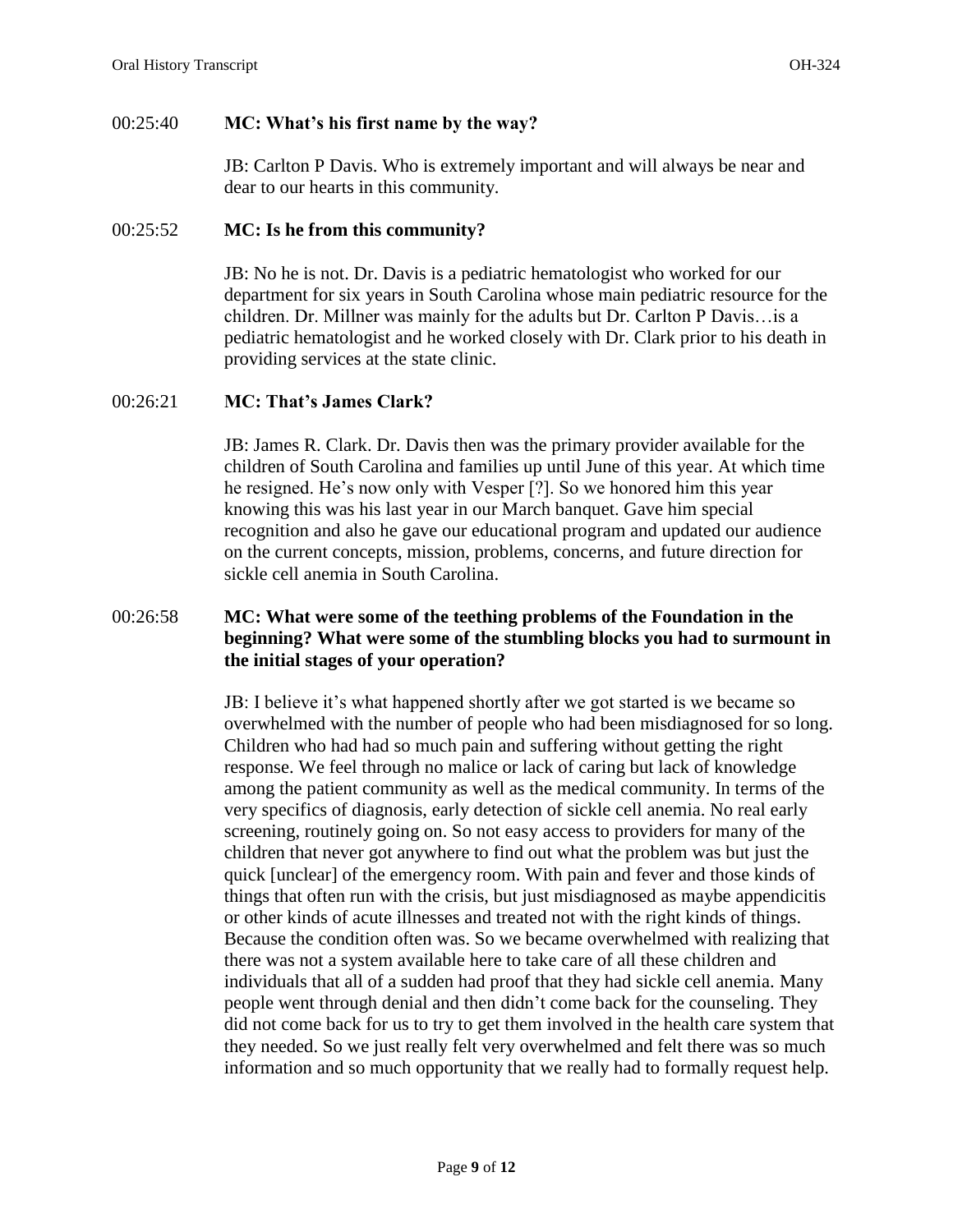Formally request persons, other than those of us volunteering our time and caring. We knew we had to go further than that.

JB: So we were able to communicate to the town. At that particular time we had the seeder funds that were available. We saw that there were many organizations and health providers who were [unclear] that we felt were good but nowhere nearly would meet the need in the area so much that we had identified. We were able with support of people who were involved at that time. County counsel, chairperson, Mr. Hunt had sat down with us and listened and talked and asked questions. Had a lot of interest. He was very influential in getting accounting with the administration to fund a person full time.

# 00:29:51 **MC: What was his first name by the way?**

JB: Wilbur Hunt.

# 00:29:56 **MC: You think?**

JB: I think Wilbur was his first name. But he was one of the main persons at that particular time that worked with [unclear] and worked with us to get that. The first paid person hired with us, of course after that first person left we received continued funding up until we had to—[recording stops]

# 00:30:25 [Recording resumes]

### **MC: Ok. We'll pick up on your point about the county counsel.**

JB: The county counsel appointed us in June of 1977 and we continued to receive funds until September of 1979. Of course at that time a lot of state funds were discontinued so were many other organizations including ours. But we felt good about that because it gave us two years experience to work that particular organization. That organization was helpful to us in other ways as support. In…1979 we were able to go from a counseling position to a health educative position. We were able to still receive some continued funding through the seeder foundation. Presently of course we don't have that as a resource but we do have other funds that have been introduced to us.

# 00:31:28 **MC: What about your relationship with DHEC? How supportive was DHEC in catering to the needs of the foundation in the 1970s?**

JB: The interesting and very positive response we have to report on that question, I think, is because of having two regular employed individuals on the foundation from the Department of Health and Environmental Control. It gave Shirley and I an opportunity to wear two hats all the time. We never really had a difficult time when we were sitting in and working in the DHEC structure talking about the needs of the patients with sickle cell anemia because we were also responsible for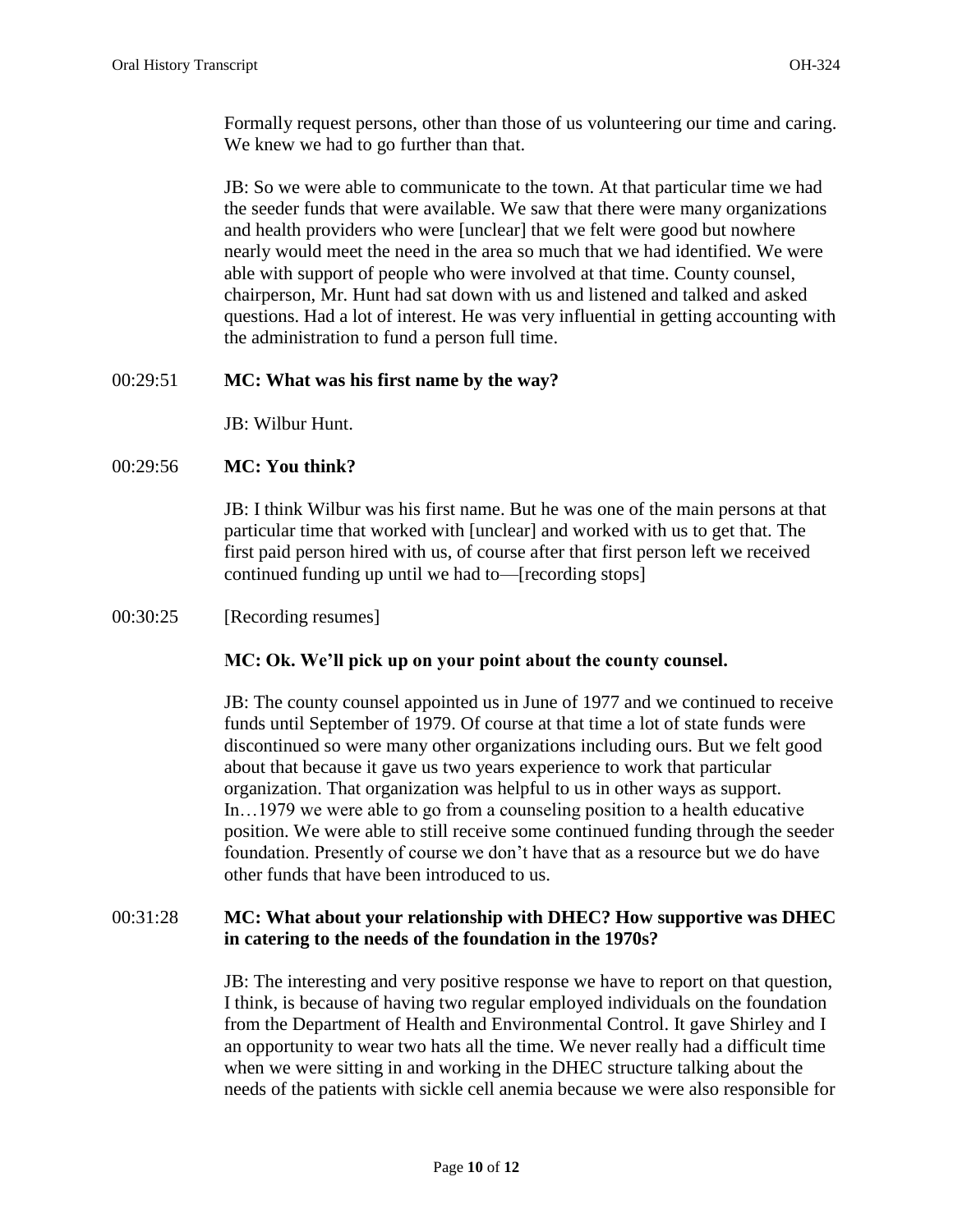doing target screening generally. For identifying groups at risk for health problems. So we were just as much an advocate for all the areas of our responsibilities as we were for this. So we were allowed to use our information about this problem to help improve upon our Health Department responsibilities. At the same time the group had questions and concerns and did not understand a lot. The directions of the DHEC funding, some of the priorities within DHEC did not always put sickle cell, and still doesn't, at the very top of the priority list. We have been able to help and understand as much as we understand why it is that each year there is a decision made about the priorities. About the directions of funding. We are in a position where we can still help to increase and increase, encourage and encourage as much participation as is possible. But because we are not able to make those decisions then we feel that the sickle cell foundation and the community at risk still get a lot more because we are very much involved in ongoing. Giving our expertise and our directions and our resources to the client. Which is a lot more than they can get in other areas because there aren't Health Department staff in other areas except the twelve who are members of the Foundation. The Health Department is aware in each area, and give support but they are not actively involved in the day to day responsibilities of activities and foundations. We feel in this area that we have excellent co-operations for [unclear]. We have an opportunity to ask questions and raise issues on a regular basis and effect the plan of care that is in our area to the point that we have had demonstration activity. We had the first [unclear] we had the first district to be involved and move on screening. We have a medical director now, Dr. Constance Eury [spelling?] who is a pediatrician and new to this area. Very much knowledgeable. Has been involved prior to coming to this position. Is very much going to be another advocate and going to be another leader in this community to help with this problem. We've got that kind of unique DHEC relationship that has been extremely helpful in the progress that we've had in this area and the quality of life that we feel exists for our clients. The potential included in that whole area.

# 00:35:04 **MC: Have there been any times though during the 1970s where the policies of DHEC seemed to conflict with the goals and aspirations of this foundation as far as the terms of quality of life?**

JB: Being the optimist that I am and when asked that type of question, I'm very careful with the answer that I give for this reason. Granted if I were to go into the specifics, I could come up with several things that I could say hold this point made it very difficult for us to get a lot done because of just not being able to the [unclear] and leading a large organization or large community [unclear] but at the same time we pulled the best out of the relationship. We pulled that with everything that it had to give us as much edge as we could to continue our goals and objectives. I don't feel that we had any diminishing of our effectiveness because of that. What we did in our organization, we just worked harder under those values and constraints. [Knocking on door in background]

### 00:36:27 **MC: Hold on. We'll interrupt briefly.** [Recording stops]